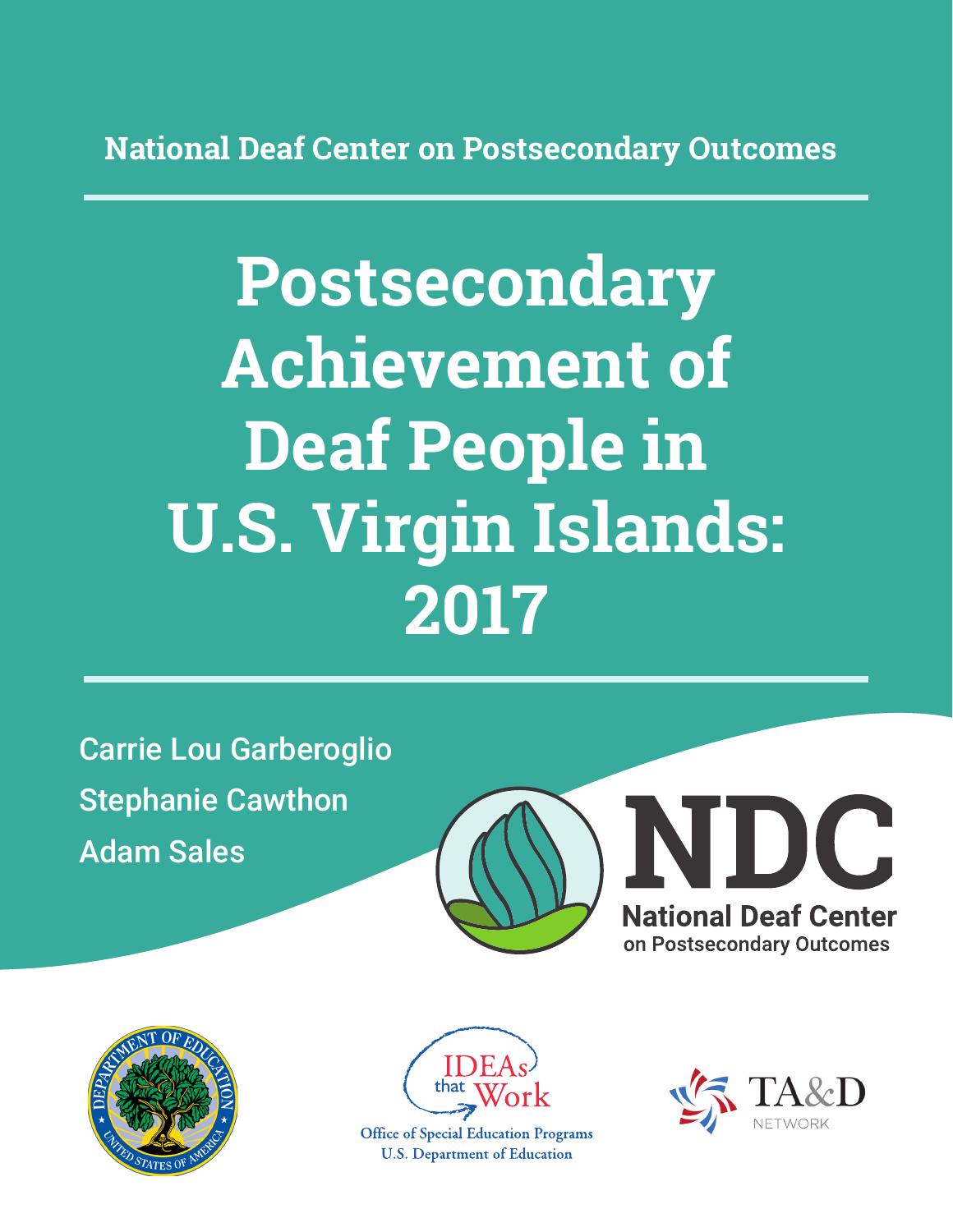This document was developed under a grant from the U.S. Department of Education, OSEP #HD326D160001. However, the contents do not necessarily represent the policy of the U.S. Department of Education, and you should not assume endorsement by the federal government.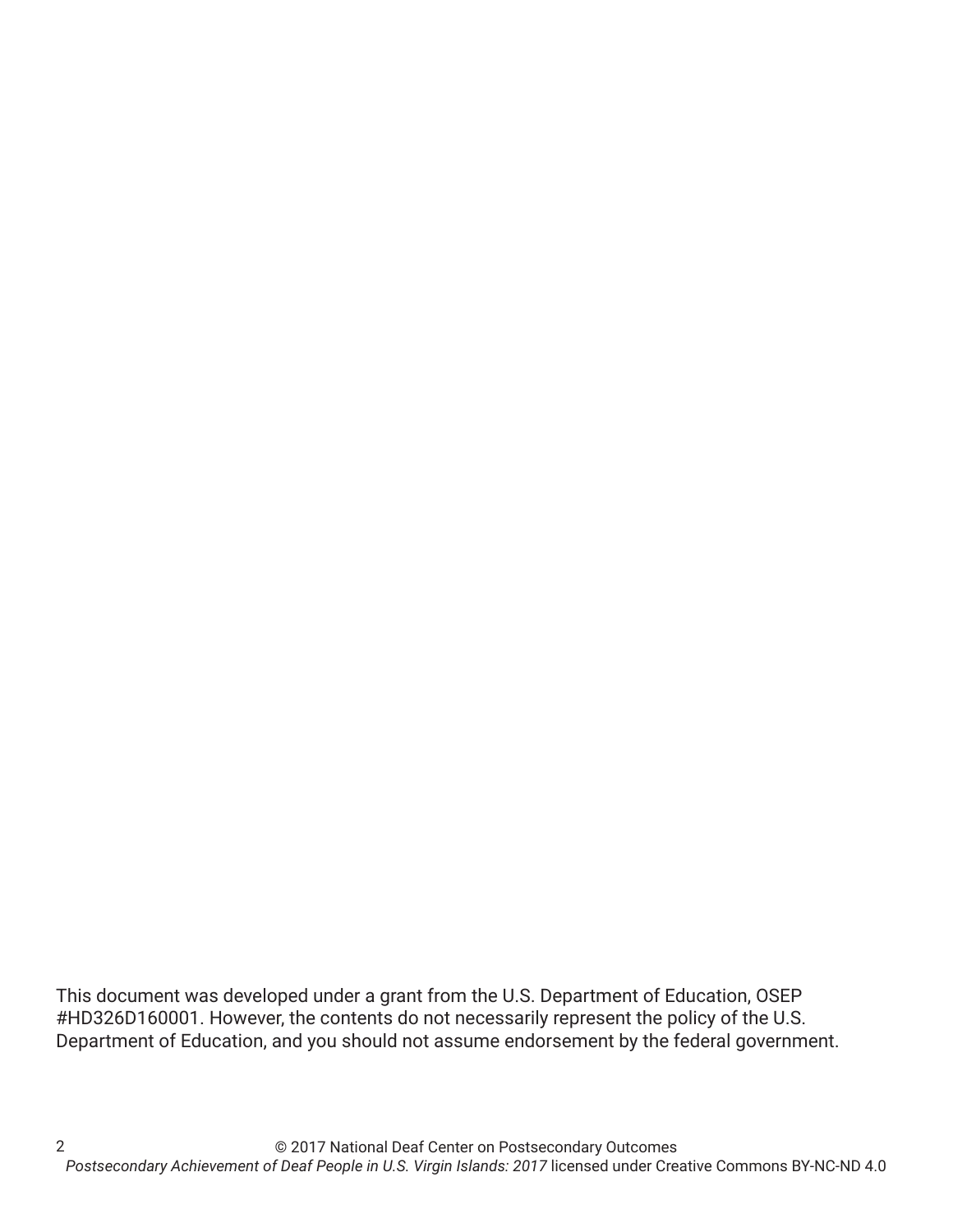Postsecondary experiences of deaf people vary widely across the nation. National reports about educational attainment and employment are available at nationaldeafcenter.org (Garberoglio, Cawthon, & Bond, 2016; Garberoglio, Cawthon, & Sales, 2017). We used data from the 2012 U.S. Virgin Islands Community Survey to generate the findings in this report. More information about this dataset and the analyses are shared in the Methods section at the end of this report. Note that with the smaller sample of deaf individuals in the U.S. Virgin Islands, the margin of error is greater.



3

## **EDUCATIONAL ATTAINMENT**

In the United States, deaf people attained lower levels of education than their hearing peers in 2015, according to national educational attainment data (Garberoglio et al., 2017). Educational attainment also varied across gender, race, and ethnicity.



In this report, we use the term *deaf* in an all-encompassing manner to include individuals who identify as Deaf, hard of hearing, hearing impaired, late deafened, and deafdisabled.

© 2017 National Deaf Center on Postsecondary Outcomes

*Postsecondary Achievement of Deaf People in U.S. Virgin Islands: 2017* licensed under Creative Commons BY-NC-ND 4.0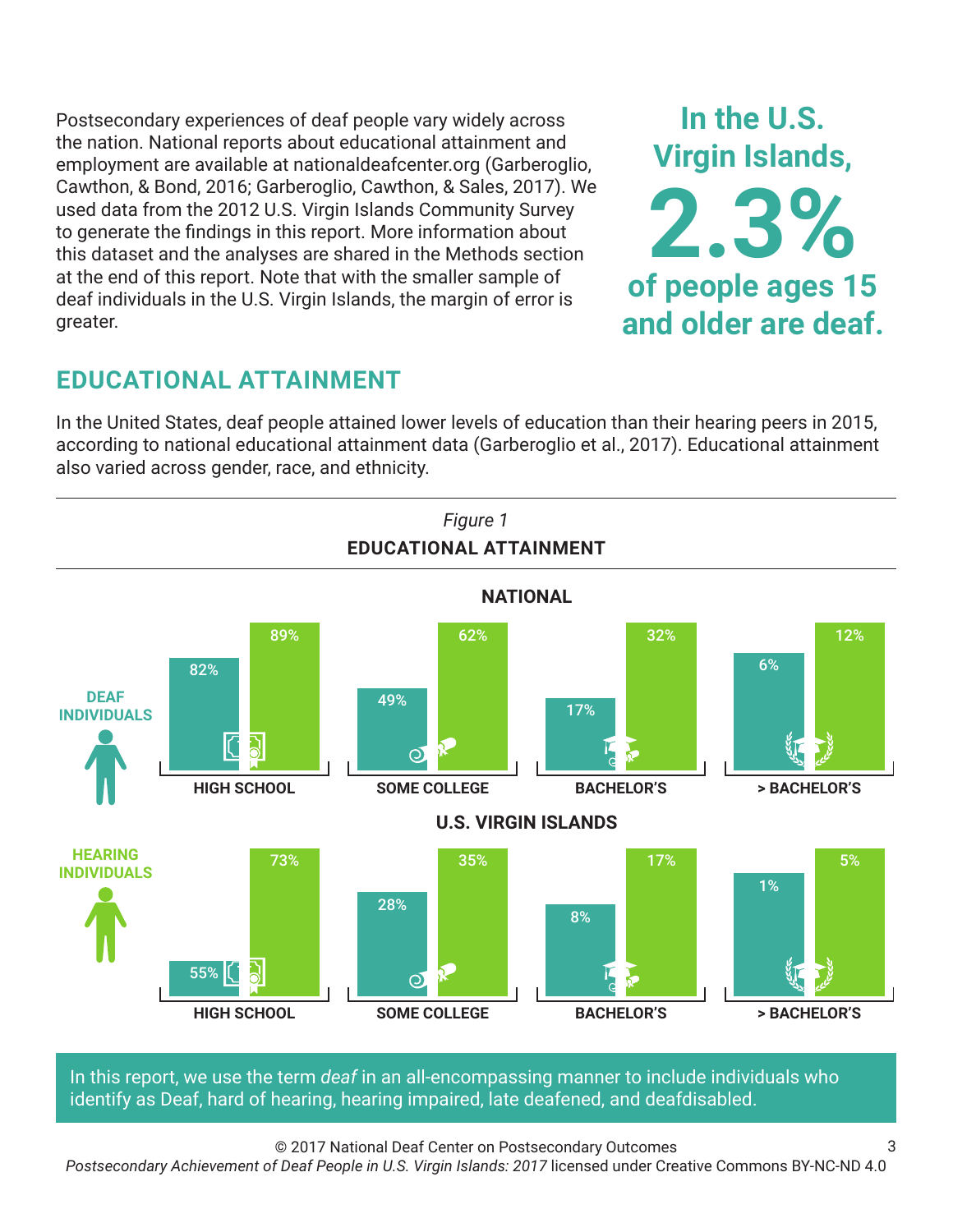*Figure 2*

**EDUCATIONAL ATTAINMENT IN THE U.S. VIRGIN ISLANDS BY GENDER**

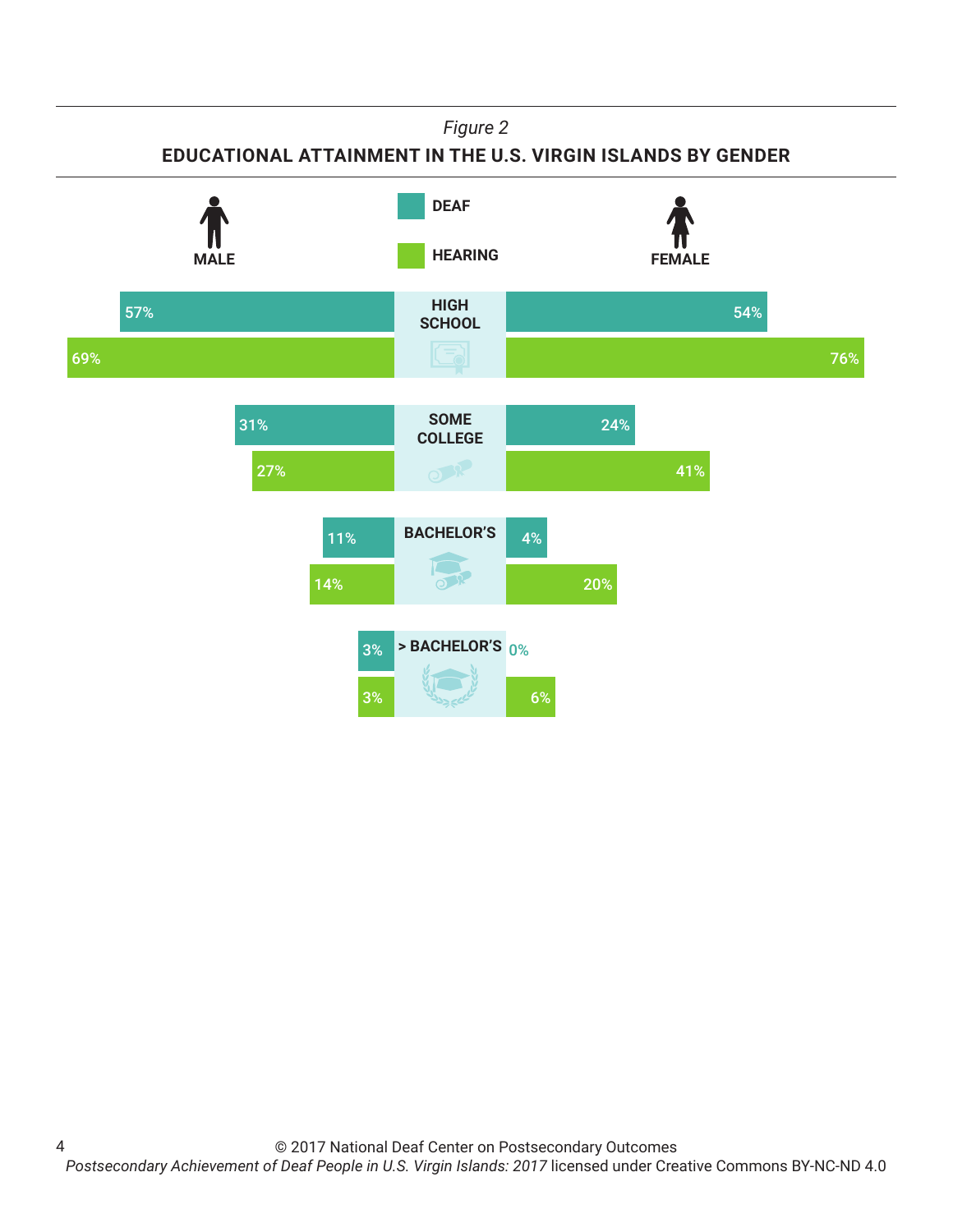## **EMPLOYMENT RATES**

National employment statistics show lower employment rates among deaf individuals. Almost half of deaf people are not in the labor force (Garberoglio, Cawthon, & Bond, 2016). Employment rates also vary by gender, race, and ethnicity.

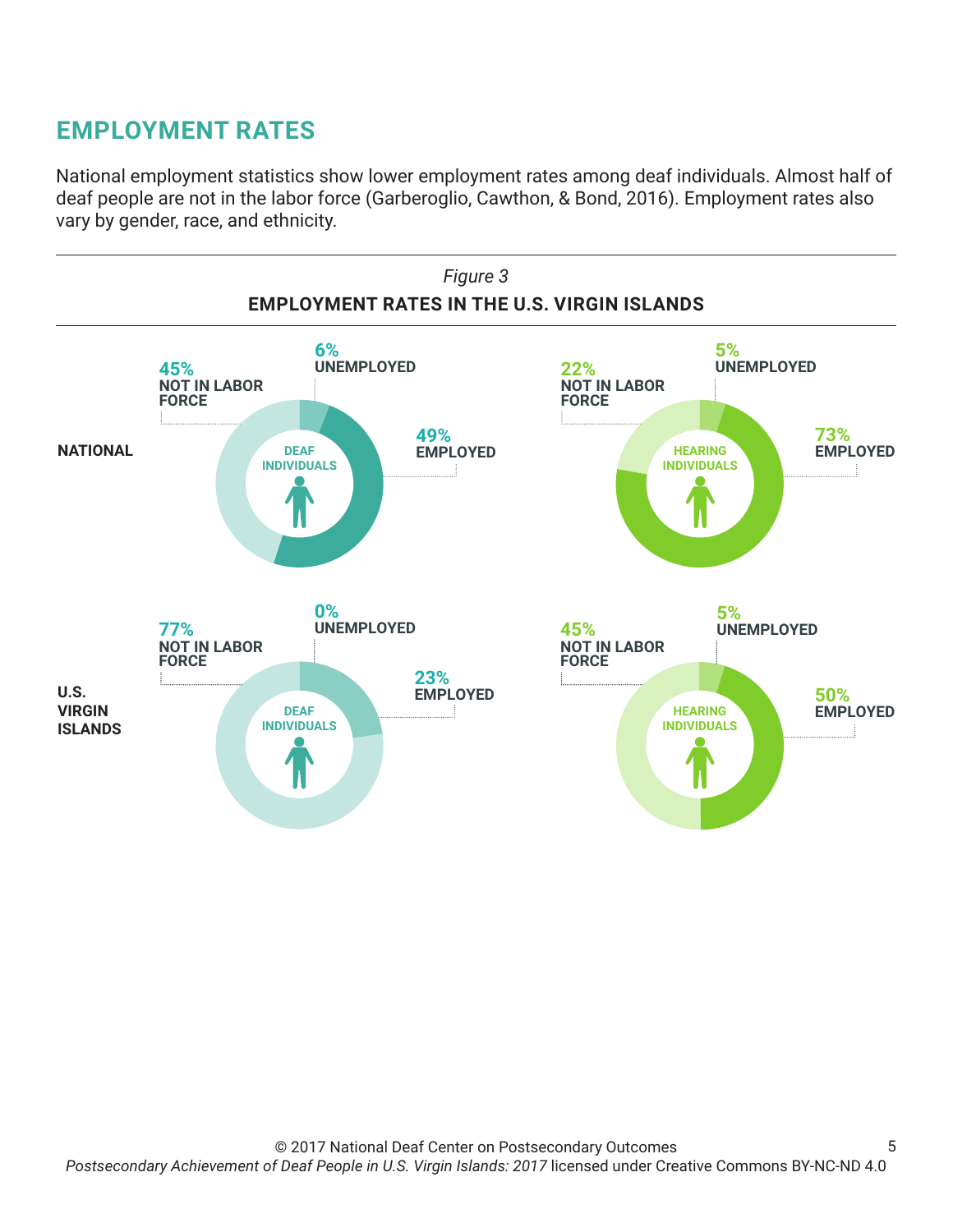

# **EARNINGS**

National data show lower median earnings among deaf individuals who were employed full time. In the U.S. Virgin Islands, the median income is shown for people ages 16 and older who have any type of income. Income data for deaf men were not available.



#### © 2017 National Deaf Center on Postsecondary Outcomes *Postsecondary Achievement of Deaf People in U.S. Virgin Islands: 2017* licensed under Creative Commons BY-NC-ND 4.0 6